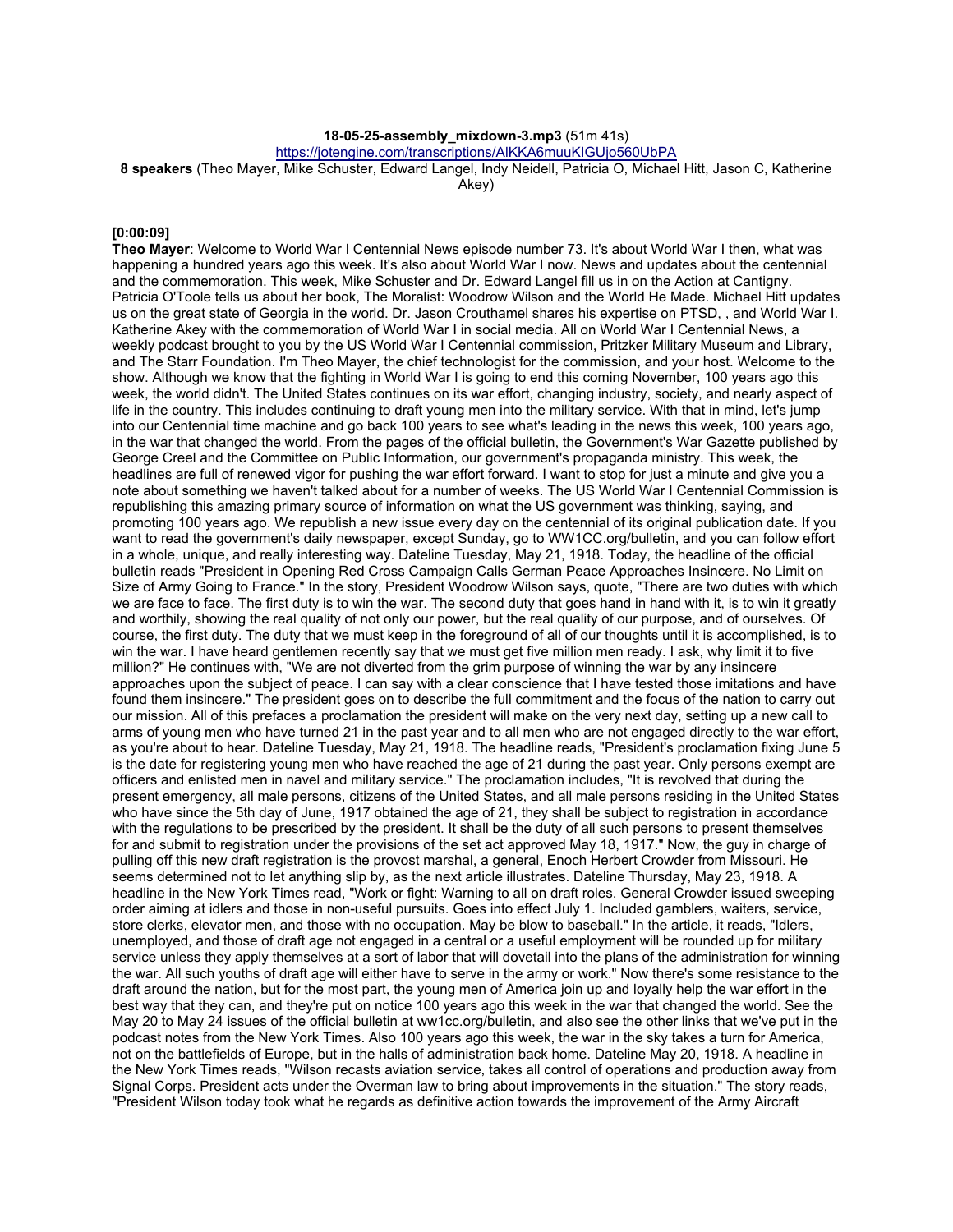Program when he issued a presidential order stripping the chief Signal Corps officer of the army, Major General George O. Squire of every function pertaining to aircraft and aviation. The functions were transferred to two new offices. First, the Bureau of Military Aeronautics, and the Bureau of Aircraft Production, created directly under the Secretary of War. The Signal Corps, said Secretary Baker this afternoon, will now have only to do with signals and nothing to do with any phase of the production or use of aircraft. The order gives Brigadier General William Kenley all of the property pertaining to the use of aircraft and all money in connection therewith." This development essentially creates the US Army Air Corps. Our regular listeners may remember from our March 9 episode, number 62, how the US Signal Corps is one of the real technology innovators, and they were also the military's founding pioneer in the use of aircraft. Here's a clip from episode 62. By the turn of the century, the US Army Signal Corps had taken on a leadership role, not just with visual signaling, but also with the telegraph, telephone, table communications, meteorology, combat photography, and had even sprouted an aeronautical and aviation section. Nearly a decade before American forces engaged the enemy in Europe, the Wright Brothers made test flights of the Army's first airplane built to the Signal Corps specifications. Army aviation stayed with the Signal Corps until May of 1918, when the aviation section of the Signal Corps is transformed by President Wilson's executive order into the Army Air Service, the forerunner of the United States Air Force. That moment in May of 1918 is right now. Driven partially by the previous scandals about the effectiveness of US investment in its airplane production and training, and partially by the fact that the aircraft, once seen primarily as a reconnaissance device, is taking on a strategic offensive war craft role. Not put under the US Army Air Service and later to become the US Air Force, a transition that takes a major turn this week, 100 years ago in the war in the sky. See the podcast notes for a simplified 50 year timeline, showing how the use of aircraft evolved from 1907 to September 1947, when the US Air Force is established as a separate branch of the US Armed Forces. This week 100 years ago in the war on the western front, the American forces attack for the first time at Cantigny. Both Mike Schuster and Ed Langel tell us the story of the battle, a first test of American mettle, but they each explore the event using different sources. So this week, we're going to blend together the Great War Project with Mike Schuster, and America America Emerges with Dr. Edward Langel, into a single story about the Battle of Cantigny.

#### **[0:11:46]**

**Mike Schuster**: By the end of May a century ago, there are hundreds of thousands of American troops in France on the western front. But they are deployed in relatively safe trenches, largely away from the serious fighting. "The French decide to give them a chance to do something more than occupy quite trenches," writes historian Thomas Fleming. They selected as a target the village of Cantigny, situated on a ridge some 55 miles northwest of Paris. In a smaller operation, the Germans already mauled the Americans in a trench raid near Verdun, prompting British Prime Minister David Lloyd George to comment snidely, "This was the sort of thing that would happen again and again if the amateur Americans were allowed to form their own army.

#### **[0:12:30]**

**Edward Langel**: 100 years ago this week American and French forces assaulted the little German held village of Cantigny. Tactically the place had no value, but it meant the world to the US Army. Up to now, American forces had never fought a major military action in Europe. So far in World War I they'd sat entirely on the defensive. Now though, General John J. "Blackjack" Pershing was determined to show the world that the United States had arrived forcefully on the world stage. Lieutenant Colonel George C. Marshall planned the attack for troops of the First Division's 28th Infantry Regiment. Three American battalions would attack side by side, supported by French artillery. The center battalion would be accompanied by lumbering French Schneider tanks and engineers with flame throwers and satchel charges. It was a simple direct assault plan. The problem was that it took no account of the German occupied high ground, Hill 104, overlooking Cantigny. After the Americans occupied the village, they'd be under direct enemy observation and could expect bombardment. That wasn't Marshall's fault. Higher planners deemed the effort to take the hill to be beyond American and French resources. A sudden and overwhelming gas bombardment hit First Division lines two days before the planned attack. One company, the 28th Regiment, nearly broke and fled. Then on May 27th, German infantry launched strong raids against the doughboys just south and north of Cantigny. A German officer told his men not to worry, they were only facing Americans, but the doughboys beat them back. Fortunately the few American prisoners who were captured kept their mouths shut about the attack planned for the following day. American Private Dan Edwards described the artillery bombardment that opened the assault on May 28th. "Cantigny just began to boil up," he said, "and it kept on boiling. In a short time we couldn't see it at all. We couldn't see the ground anywhere. The air was full of trees, stones, timber, equipment, bodies, everything you can imagine, all smashed up and whirling around with the dirt. The shells kept right on going overhead in one steady, screeching yowl without a letup.

#### **[0:14:36]**

**Mike Schuster**: Reports historian Fleming in the early morning hours of May 28th a century ago, "French and American artillery hurled hundreds of shells into Cantigny, smashing its ruins to total rubble." Then, reports Fleming, "The doughboys advanced behind a rolling barrage and sheets of machine gun. They found other American troops dazed and demoralized by the bombardment. Nevertheless, the Germans withdraw." "The next morning," writes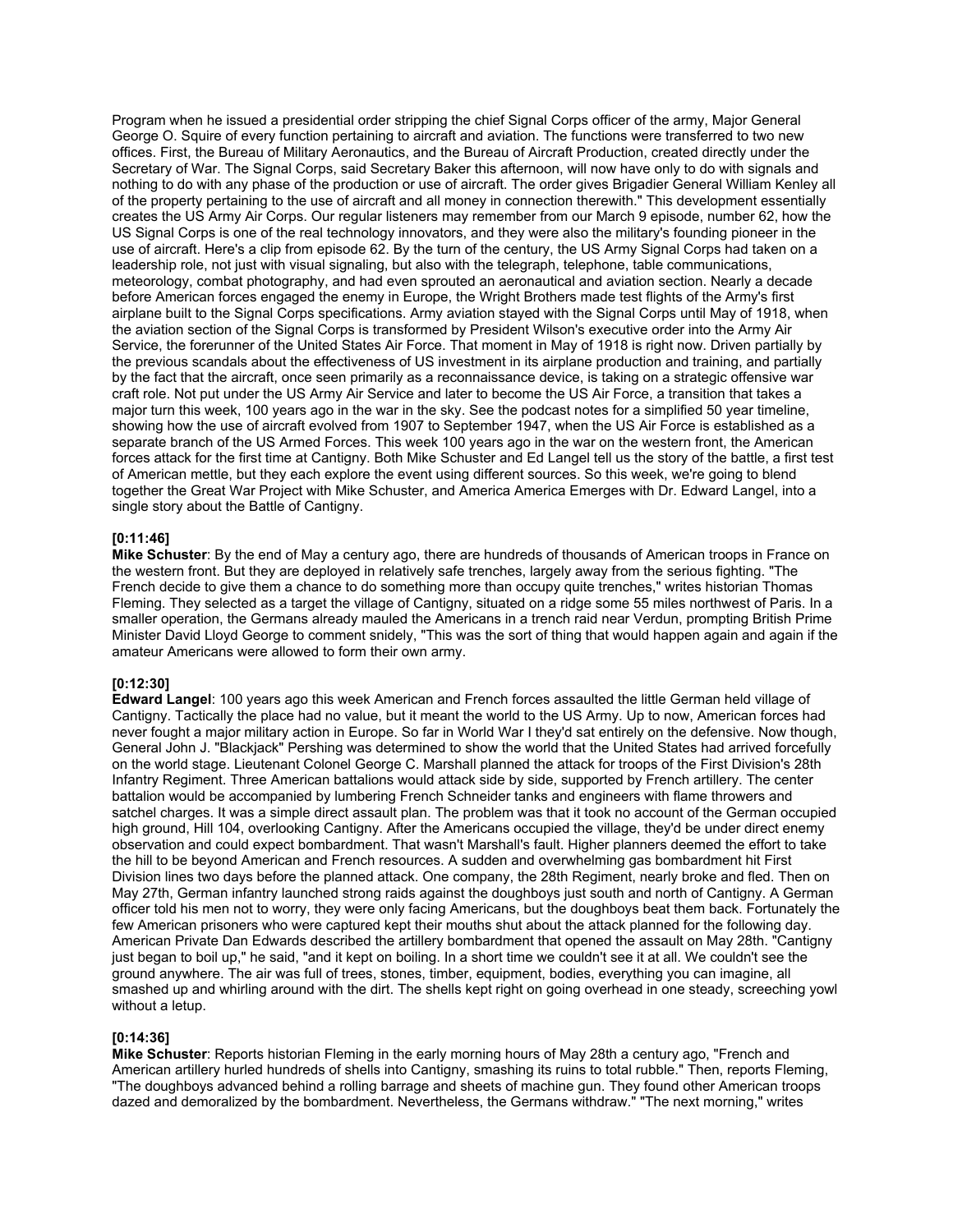Fleming, "The French trumpeted this tiny victory in their newspapers, and the headlines echoed around the world. Then with no explanation, the French heavy weapons disappear." The French redeploy their heavy guns to defend against a German attack 40 miles southeast of Cantigny. "The French needed every soldier and weapon they could find to stop it," Fleming writes. "The Americans were left on their own to cope with German counter attacks to regain Cantigny. They were simply outgunned." Within 24 hours, a third of the defending American force was dead or wounded. The commanding American officer reports his front line was pounded to hell and gone. His men had to be relieved in 24 hours, he reported, or he would not be responsible for what happened next. Visible signs of imminent breakdown were everywhere. "One American lieutenant went berserk, Fleming reports, "and started shooting at his own troops."

## **[0:15:53]**

**Edward Langel**: German artillery immediately punished the doughboys by firing a high explosive bombardment that would last for two days nonstop. Next, German infantry attacked Cantigny from three directions. The American commander and his men were brave but green, and struggled to hold on. The enemy nearly broke through in attacks that continued until May 29th. The Americans held by their fingernails, but they held. Overall, the Germans suffered 1,600 casualties against just over 1,000 Americans, but although the Germans captured Cantigny, doctors would for the first time diagnose cases of doughboys with severe shell shock.

#### **[0:16:31]**

**Mike Schuster**: The Americans had taken Cantigny. Some see it as a high price to pay for an unknown village of relatively little value. But Cantigny was not about winning the war. It was about proving that Americans could handle combat on the western front.

#### **[0:16:50]**

**Theo Mayer**: Mike Schuster is a former NPR correspondent and curator for the Great War Project blog, and Dr. Edward Langel is an American military historian, author, and our segment host for America Emerges: Military Stories from World War I. There are links in the podcast notes to both their sites. Oh, and also, we've put a series of links in the podcast notes from the New York Times all about the updates from the fighting front. This week on the Great War channel on YouTube, they released a wonderful bio episode on the US Marine Corps' legendary Dan Daly, the recipient of two medals of honor and probably deserving of more. The episode is called, "The Fightin'est Marine: Dan Daly."

#### **[0:17:35]**

**Indy Neidell**: A young man that had just enlisted in the Marine Corps, when told who his first sergeant was, said, "God, do you mean he's real? I thought he was someone the Marines made up, like Paul Bunyan." His sergeant was very much real, and his name was Dan Daly.

#### **[0:17:55]**

**Theo Mayer**: To see the whole clip, search for The Great War on YouTube, or follow the link in the podcast notes. And that's the news from 100 years ago this week. Now let's fast forward into the present with World War I centennial news now. As many of you know, this part of the podcast focuses on now, and how we're commemorating the centennial of World War I. This week in commission news. We want to highlight a special Memorial Day centennial event happening in New York City. It's the 369th Experience, three musical performances depicting the African American and Puerto Rican experience in World War I through the eyes and the ears of the 369th US Infantry Regimental Band. Named by their German enemies as the Hell Fighters, the Harlem Hell Fighters, the 369th Regiment was formed out of the volunteer 15th New York National Guard. While they were over there, they fought heroically and ferociously in the trenches of France under French command through some of the most brutal combat and some of the most important battles of the entire war. Their story is a powerful one, as they faced staunch racism during their training, in a segregated military, and very sadly, after their exemplary performance as American soldiers on their return home from the war. The 369th famously had as a part of their unit a regimental military band, made up of some of the most influential and talented musicians of their day. The military band became legendary for their unique sound and their warm reception by the people of the war torn regions over there. Under the care of band leader Major James Reece Europe, they introduced French listeners to American jazz, and are said to have ushered in the Jazz Age in Europe. Carrying on their legacy, the 369th experience pulls together talented modern day musicians from colleges around the country. They competed to participate in a 369th tribute band, which will perform and highlight the original band's music this Memorial Day weekend. The US World War I Centennial Commission is proud to sponsor the performances by the 369th Experience at the USS Intrepid Sea, Air, and Space Museum complex in New York. The concerts are free, and are sure to be awesome. If you're in the big apple this Memorial Day weekend, perhaps attending Fleet Week, performances are scheduled for Sunday, May 27th at 1 pm, and on Monday at 1:30 and 3:30 pm at the USS Intrepid. There are reference links for you in the podcast notes, and we're gonna be doing a follow up story next week to tell you how it went. For this week's spotlight on the media, we're turning our attention back onto the president of the United States during World War I, Woodrow Wilson. We're joined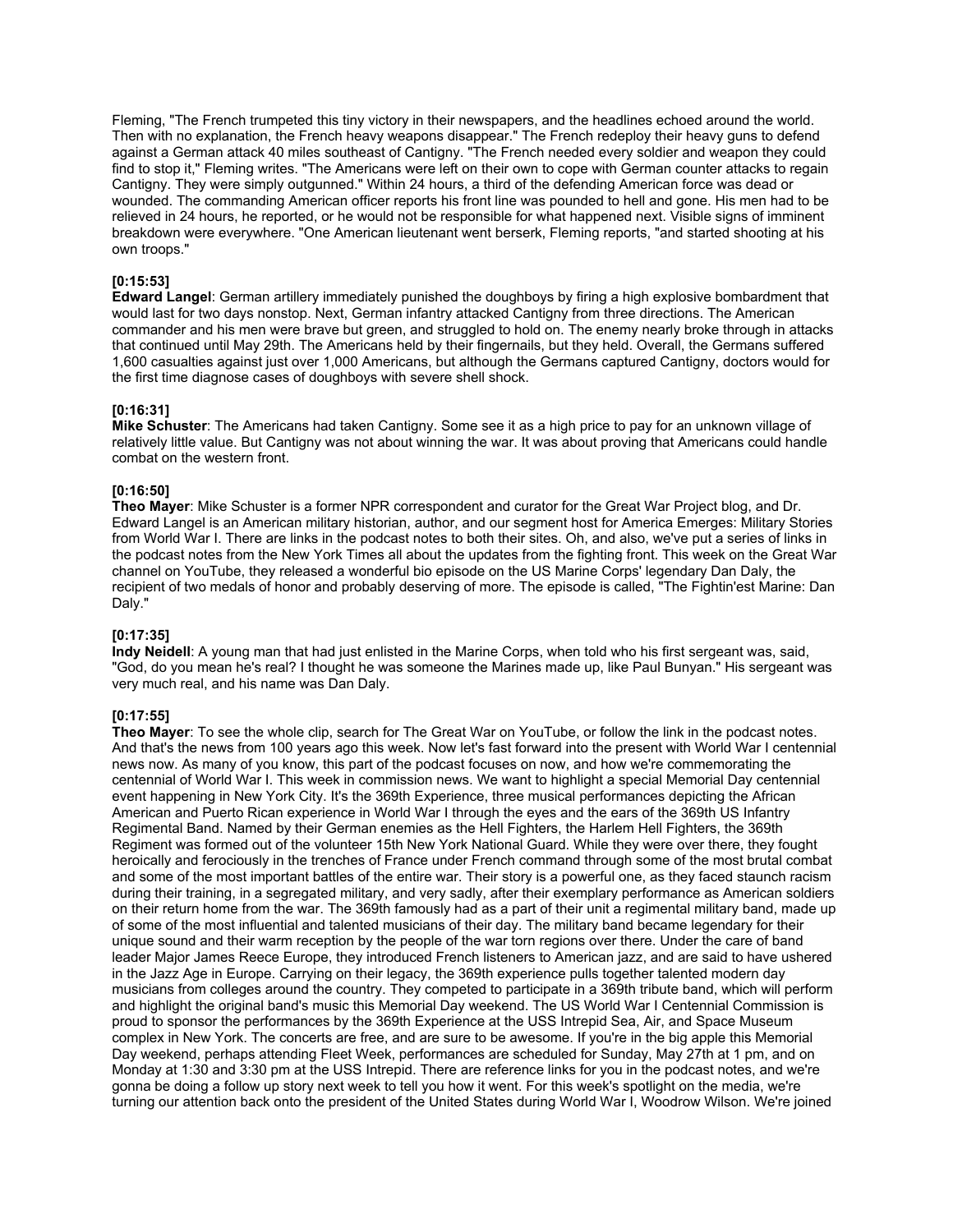by professor Patricia O'Toole, a biographer and professor emerita in the School of the Arts at Columbia University, and author of three acclaimed biographies, including her new book, The Moralist: Woodrow Wilson and the World He Made. Patricia, welcome to the podcast.

## **[0:21:43]**

**Patricia O**: Thank you for having me.

# **[0:21:45]**

**Theo Mayer**: Patricia, let's start with an overview question. Woodrow Wilson doesn't always show up in the list of most important presidents in the US. Do you think he was, and why?

# **[0:21:54]**

**Patricia O**: He is quite a different character from most other presidents. He's very shy, he would rather be in his study thinking through a problem on his own. He sometimes asked for advice, but once he made up his mind, that was it. He thought that it was better to fight for something, fight really, really hard for it, and win it, rather than compromise, because if you compromise, you would be giving up something. For six years, he succeeded by doing it his way. I think of him not in terms of important or unimportant, but in terms of consequential. In addition to talking about great presidents, we need to talk about consequential presidents. What I mean by this is you can be consequential for negative reasons as well as positive reasons, whereas with great presidents, people think you're either great or you're not. So Wilson, if we're talking about consequential presidents, would always be in the top four with Washington, Lincoln, and FDR.

## **[0:22:55]**

**Theo Mayer**: Great answer. When you call Wilson the moralist, what do you mean?

## **[0:23:01]**

**Patricia O**: I worked on this book for about 10 years, and I didn't have a title for about nine and a half years. What I was searching for was the word that I thought went deepest into his character. I'm basically a student of character. What was the one defining trait of Woodrow Wilson? And I think it's his moral preoccupation. It's not that other presidents aren't trying to do the right thing, but Wilson always started with the moral question of what ought we to do, and by ought he meant from a moral point of view. He came by this from a couple of sources. One, he was a preacher's kid. His father was a Presbyterian minister. But beyond that, he was a student of government and politics and history from the time he was a teenager. Those were his passions, and its specific values of the United States that inform his leadership as president. He was always talking about the values of the founding fathers and democracy in particular. He saw democracy as the greatest of all forms of the government, because government with consent of the governed, because the United States was the world's most successful democracy, he thought of it as kind of a morally superior nation and an example to the rest of the world, something we should export if other people wanted it. He said in his war address, "The world must be made safe from democracy." And it all comes from these civic moral values.

## **[0:24:31]**

**Theo Mayer**: He was also one of the few professionals, one of the few studied presidents in history, wasn't he?

## **[0:24:36]**

**Patricia O**: He certainly was. He's the only one with an earned PhD. A lot of them have honorary PhDs. He was a real scholar in politics.

## **[0:24:45]**

**Theo Mayer**: Wilson actually seems like a bundle of contrasting ideas. He campaigns with keep us out of the war, then leads a nation into the war. He wants America to fight for freedom and liberty, but then he nationalizes everything, gags dissent, and attacks freedom of speech. So question is, how do all these contrasting ideas reconcile?

## **[0:25:04]**

**Patricia O**: You actually can't reconcile him, or at least I couldn't. You just have to accept that there are these contradictions and inconsistencies. With Wilson, no matter whether he's doing something that we can applaud or something that we can condemn, it's always from some kind of moral conviction about it. We need more shades of gray in how we think about our leaders.

## **[0:25:28]**

**Theo Mayer**: Yeah, he definitely was a man who was trying to do what was necessary.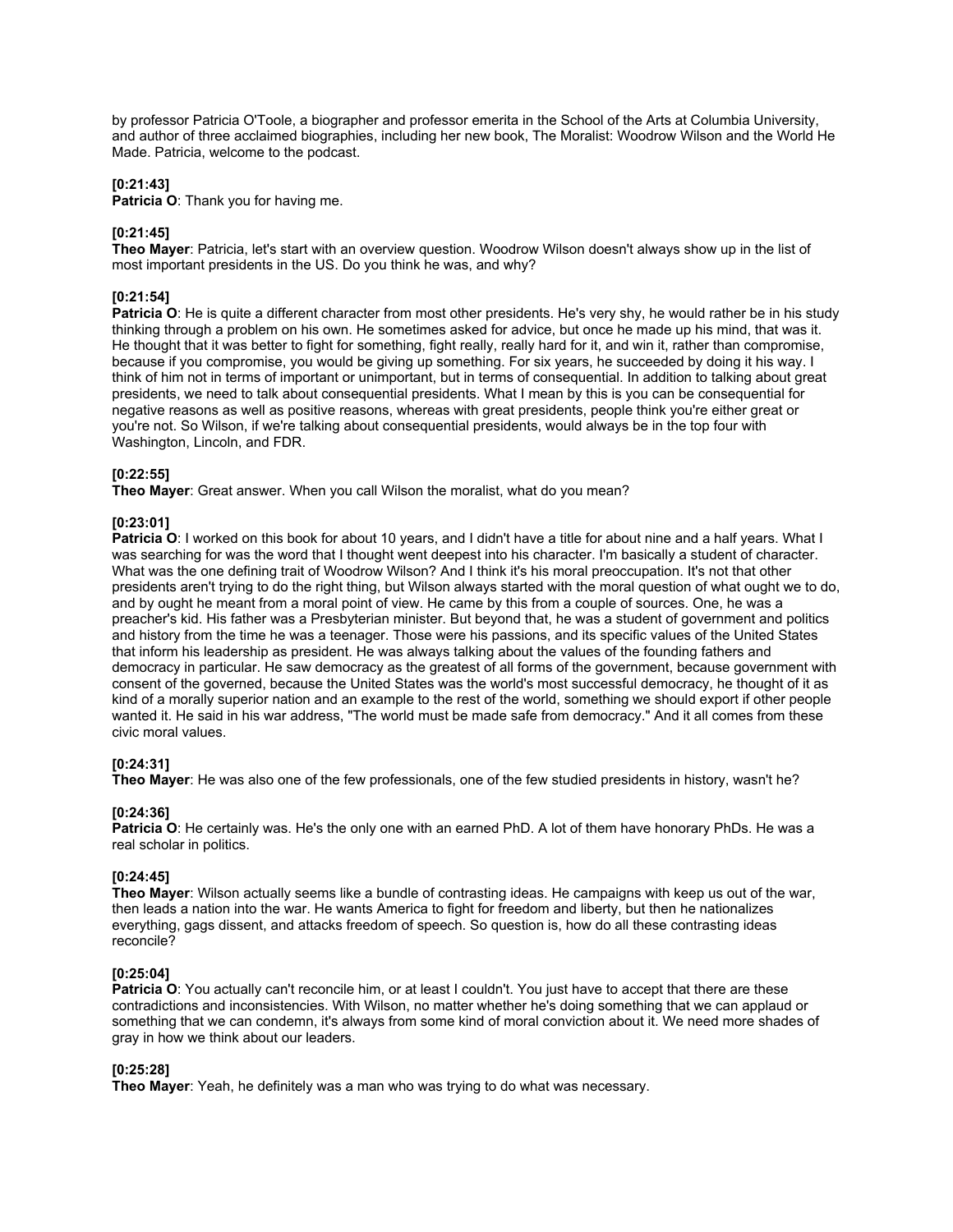#### **[0:25:33]**

**Patricia O**: Trying to do what was necessary, and having moral convictions can cut both ways. Having moral convictions can turn into moral vanity of you're not careful. Where Wilson got into trouble with his moralism is when he came to a point in his fight for the League of Nations and he saw his opponents, the Republicans, he definitely believed that his idea of a great amount of American engagement in world affairs, he saw that as a morally superior position.

#### **[0:26:04]**

**Theo Mayer**: Now this is a man who had a huge affect on the nation. It was partly the time, but a lot the man. Could you pick a most remarkable achievement for him?

#### **[0:26:14]**

**Patricia O**: Yes. I think it's his idea of international engagement, his realization that on planet earth, we are all in the same boat. He saw the League of Nations as a single alliance, and if you can get the whole world in the same alliance, then collectively you can work together to push back against aggression of some great power that wants to expand. That was a revolutionary idea. Even though the League of Nations failed, as soon as the United States was in World War II, FDR is pulling together people to create a successor to the League of Nations, and that's how the UN came into being.

## **[0:26:53]**

**Theo Mayer**: Well, Professor O'Toole, thank you so much fro coming in and giving us these wonderful insights.

#### **[0:26:57]**

**Patricia O**: It's a pleasure. Thank you.

## **[0:26:59]**

**Theo Mayer**: Professor Patricia O'Toole is a biographer and professor emerita in the School of the Arts at Columbia University. We have links for you in the podcast notes to learn more about her biographies, including The Moralist: Woodrow Wilson and the World He Made. For our updates from the States, this week we head down to Georgia, where a passionate citizen historian, author, veteran, and retired police officer, Michael Hitt, has become something of a Georgia and World War I expert. Michael, welcome.

#### **[0:27:32]**

**Michael Hitt**: Thank you Theo.

#### **[0:27:34]**

**Theo Mayer**: Michael, to start us off, you mentioned to us that there are two incidents, forgotten incidents, in Georgia in World War I. Could you outline them for us?

#### **[0:27:43]**

**Michael Hitt**: Yes. In doing research due to the centennial, came across an incident August 8th, 1917, just outside Marietta, Georgia, where four civilians were killed while the Army was test firing at the artillery range, and several of their rounds went up over a mountain. They had four three-inch guns set up so they could fire at the south side of Little Kenesaw Mountain, and the saddle between it and Big Kenesaw. They thought they were firing at the back end of this mountain chain, and they switched to a high explosive round. But their last salvo went up and over the mountain. When it came down, it killed four people. Two instantly, two died later on, and another gentleman injured. The Army at first had no idea that this incident even occurred, and once they left the area, a reporter caught up with the column to explain what had happened. First they didn't believe it, but they said, "Well, okay, we'll send someone there to check it out." Then they discovered that, oh my god, people had been killed. This was the first time these cadet officers had actually fired artillery live. They used to be in the field artillery in the regular Army, and when you change rounds from like a shrapnel to a high explosive, if you don't compensate, that can have a big impact on where that round's going. You've gotta readjust the elevation of your weapon.

#### **[0:29:04]**

**Theo Mayer**: Michael, what was the second incident?

#### **[0:29:06]**

**Michael Hitt**: The second incident was an Army secret mission called the Borden Expeditionary Force. The Selective Service were told by one father, "If you make my son join the Army, I'll kill you," and he knew where a large group were just waiting for the government to get them. This group had deserted, taken their weapons with them, banded together for security. The government didn't know how they were gonna swing as far as are they gonna grab a weapon and shoot it out or just run once they get wind that someone's coming to get them. When this mission took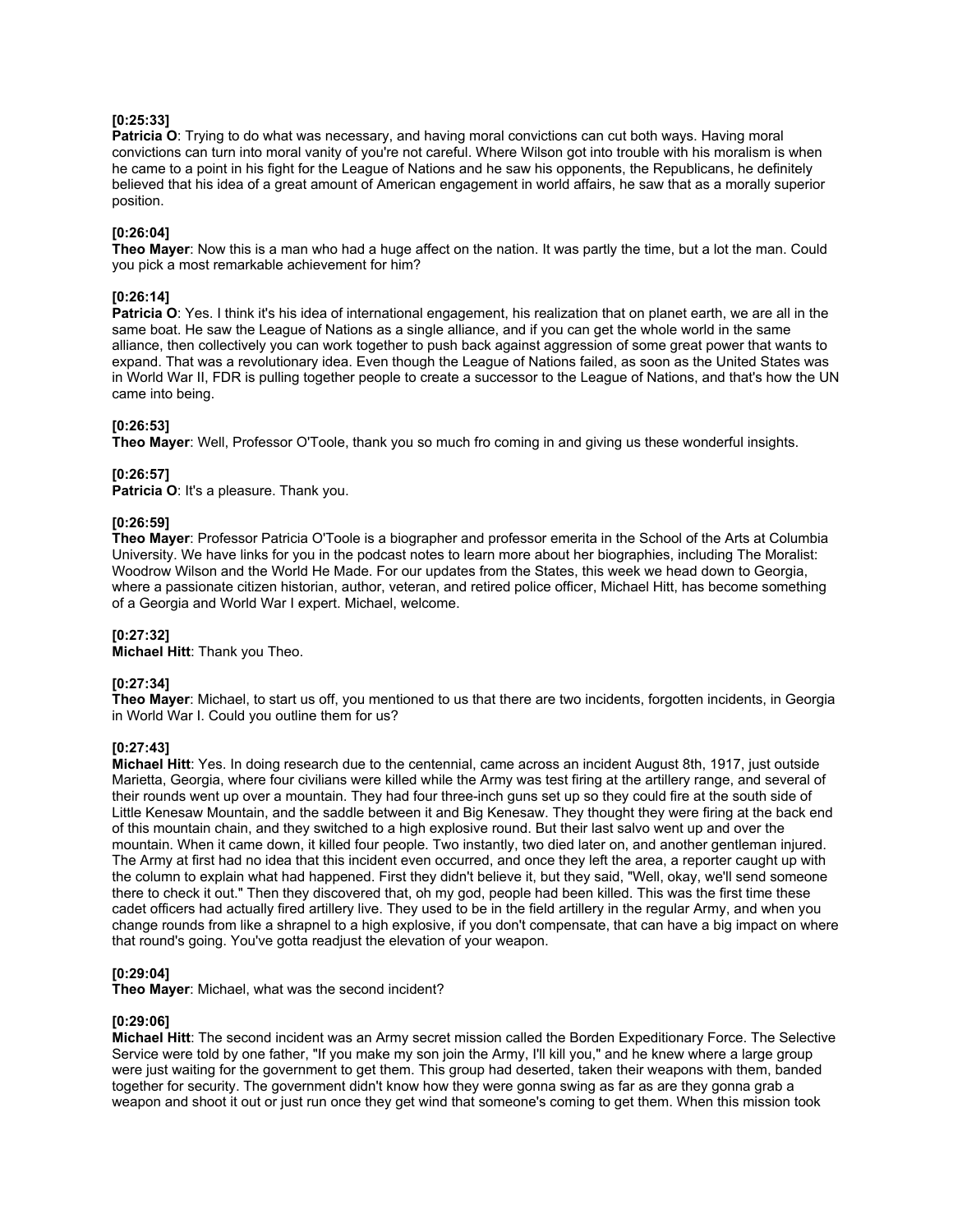place morning on the 16th of June, they've got to cross a river called the Etowah River. The first three scout cars got across no problem, but the first two ton truck to cross it fell through the bridge, which they discovered later on had been sabotaged. The truck fell 40 feet, then upside down on top of these men in the river. Three of them were killed, including their medic, and you don't wanna lose a medic on something like this. They sent runners looking for somebody with a phone. Constitution reporter, after running a mile, got to a house which did not have a phone, but at the house was a Mr. And Mrs. Carpenter, and Mrs. Winnie Carpenter was a trained nurse, so she started administering first aid to the troops. I found a picture of her in the newspaper, and identified, and she's bandaging a soldier at the moment. For what she did that day, the United States gave her an accommodation. She was referred to as an angel of mercy.

## **[0:30:29]**

**Theo Mayer**: Michael, excellent. There's one more story I wanted to get to very briefly, and that's that you made kind of a shocking discovery when you were looking at a local museum. Could you briefly tell us about that?

## **[0:30:42]**

**Michael Hitt**: Well, yes. Doing all this research - and again, back to Marietta, Georgia - they have a great museum on the town square, and part of it gets into World War I and how it affected that community. On display was a three inch high explosive round they'd had for many years. Again, having been in the United States artillery, quickly noticed that round has been fired. That round was exactly the same type round that killed these civilians in 1917 and also in 1926 where a nine year old found a high explosive round from the artillery range was playing with it, and it killed him. I became good friends with the staff there and convinced them to just call the bomb squad in, make sure it's inert. So they did, and quickly discovered the round was live. For many years, people have been handling the round, like, "Wow, this is ... Well, it did have some weight behind it, didn't it?" And you'd put it back on a shelf free standing, not even behind a glass case. Bomb squad from Cobb County quickly notified Dobbins Air Force Base nearby, and they sent their personnel out, they sent the round to a local quarry, packed it with C4, and detonated it. So at least we diverted another possible World War I tragedy.

#### **[0:31:52]**

**Theo Mayer**: You know there's similar stories that have come up from the UK and from France. If you're a museum curator, is there a procedure you should follow with military artifacts to make sure that they're not actually live?

#### **[0:32:04]**

**Michael Hitt**: Yes, you should call your local bomb squad is what it boils down to. These rounds have to be checked out no matter how old they seem to people, or you can shake them like, "They're old, nothing's gonna happen." No. They're still ready to go off. It just takes the right movement to detonate them.

# **[0:32:20]**

**Theo Mayer**: Well, we're gonna leave the interview on that little bit of a frightening note. Michael, thank you very much for coming by and telling us about Georgia and World War I, and some of the incidents there, and about the museum.

#### **[0:32:33]**

**Michael Hitt**: Thank you very much for having me today.

#### **[0:32:36]**

**Theo Mayer**: Michael Hitt is a citizen historian, author, veteran, and retired police officer of 34 years. Moving to remembering veterans. May is Mental Health Awareness Month, so we wanted to take a look into the history of PTSD and trauma, both in World War I and after. With us, to help us navigate the topic, is Dr. Jason Crouthamel, professor of history at Grand Valley State University in Allendale, Michigan, and co-editor with Peter Leese of the book, Psychological Trauma and the Legacy of the First World War. Dr. Crouthamel, welcome to the show.

#### **[0:33:14]**

**Jason C**: Thank you very much for inviting me to be on.

## **[0:33:16]**

**Theo Mayer**: Shell shock was coined during World War I. How was it perceived and dealt with during the war?

#### **[0:33:23]**

**Jason C**: When the war broke out, after a few months of fighting, doctors were quite shocked about the number of men who were displaying various symptoms of what doctors would term shell shock. By 1915 to 1916, up to 25% of men were showing a variety of symptoms that really confused and stressed out doctors about what the war was doing to human minds and bodies. Men were showing signs of shaking and quivering. They were losing control of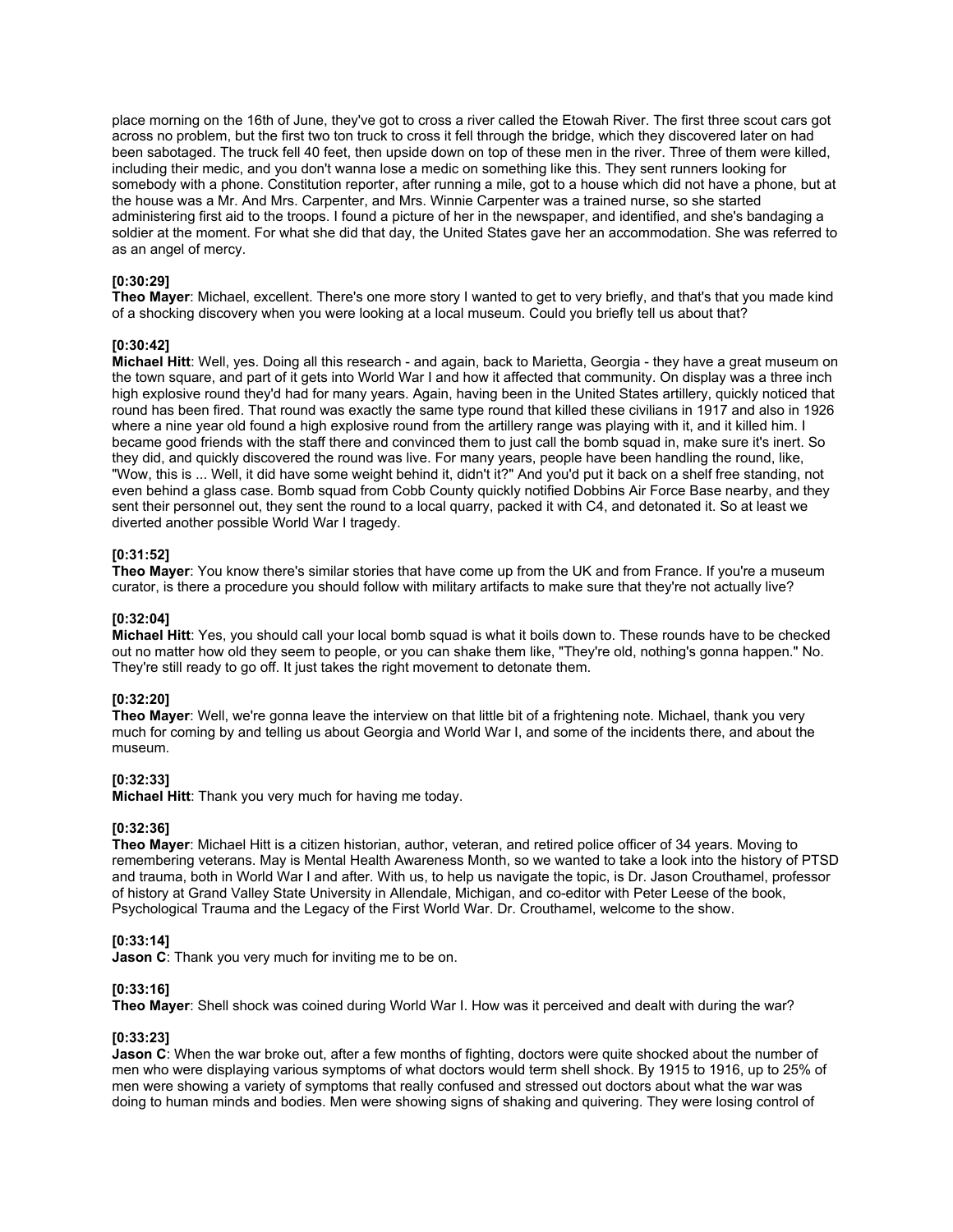their bodies. They were forgetting their own names and what experiences they'd gone through. And doctors assumed that these symptoms were symptoms of organic or biological disturbances, hence the term shell shock, the idea was that men's bodies and their neurological systems were being shaken by artillery fire, causing bruising and actual biological disorders. That was the pre-war assumption about mental illness that mental illness stemmed from actual biological disorders that doctors thought were inborn signs of inferiority. They also believed that men who broke down in this way were what they called hysterical. That word hysterical was linked to pre-war assumptions that mental illness, and hysteria in particular, was a female malady, as doctors called it. They believed that these men were unmanly, that they were not fully able to show their masculine performance in carrying out the masculine duties of warfare, and it's believed that their bodies were somehow inferior, causing them to have these breakdowns.

## **[0:34:43]**

**Theo Mayer**: That's a pretty stigmatized point of reference.

#### **[0:34:46]**

**Jason C**: Absolutely. Well, mental illness was a highly stigmatized form of illness, so men who were labeled in this way were seen as inferior, or the term that is oftentimes used, many European medical communities, was that they were degenerate. They were somehow decadent, or inferior. But the problem was is that many of these men who were showing these symptoms did not have pre-war histories of physical or psychological problems. This triggered a debate in the medical community as to whether or not these symptoms were the result of organic, inborn disorders, or whether or not they were the result of external experiences that men had in particular in the stress of the trenches. That debate, between whether this was a biological or an experiential phenomenon, effected the base also for paths of treatment. The problem was that these forms of therapy rarely worked, and it caused huge debates in the medical community as to why their approaches and assumptions to mental illness were not working and bringing about treatment. Pre World War I assumptions about mental illness led to what many of us would consider to be barbaric approaches to treating mental illness. I don't wanna give a picture of the brutality of treatment, what doctors were doing, because there were some doctors who were very empathetic towards these men, and who believed that these wounds were not faked, and they were not signs of malingering, but there were doctors who did believe these wounds were actually the effect of the psychological stress of combat. I'd be an historian who would argue that World War I was exceptional compared to medieval warfare in long term mechanized war in which there's less space to face killing and more drawn out suffering under artillery shells, especially being buried alive, of never seeing the enemy, instead of constant fear of death. It's a little bit different then the relatively decisive face to face battles in the shorter wars of the medieval period, where there'd be traumatic violence, but it would be over with in a few days or a few weeks at most.

# **[0:36:35]**

**Theo Mayer**: Jumping off the title of your book, what is the legacy of the first World War when it comes to psychological trauma?

# **[0:36:42]**

**Jason C**: That's a great question. In many ways one of the legacies of the first World War is the medical profession's realization that normal men, men with no pre-war histories of mental problems, of physical or psychological mental illness, that normal men break down under the stress of war. By World War II, for example, American doctors realized that after 30 days of being under shell and artillery fire and machine gun fire at the front, any normal individual is gonna break down. I think one of the most important legacies is greater empathy for people who are mentally disabled, especially those who are psychologically injured by war. The stigmatization of people suffering from mental illness still exists right into the 20th Century and into today, I would say. But in many societies, especially on the political left, greater call for empathy for these men as real disabled veterans as authentic victims of war, and that started to lay the groundwork for greater empathy and greater compassion for the mentally ill in general.

#### **[0:37:37]**

**Theo Mayer**: Dr. Crouthamel, were there any surprises that you found in your research?

## **[0:37:41]**

**Jason C**: I think that one thing that is really interesting is that research on psychological trauma in the first World War is starting to shift a little bit where exclusive attention had been focused on doctors and how they've categorized psychological trauma. The shift in focus has been on patients and how they've perceived these experiences and how they've reacted to being categorized and to being stigmatized. For many men the anger and the resentment that they felt in being categorized as malingerers and fakers caused ongoing stress long after the war. Psychiatrists sometimes call this secondary trauma, where the primary trauma of the war itself. But there's also the trauma of being neglected or ostracized or stigmatized after the war. There's also a lot of new research that's quite interesting on families coping with loved ones returning home from war suffering from these kinds of wounds. One of my colleagues, Michael Roper, a sociologist, has interviewed people now in their 90s who were children growing up in the 1920s and '30s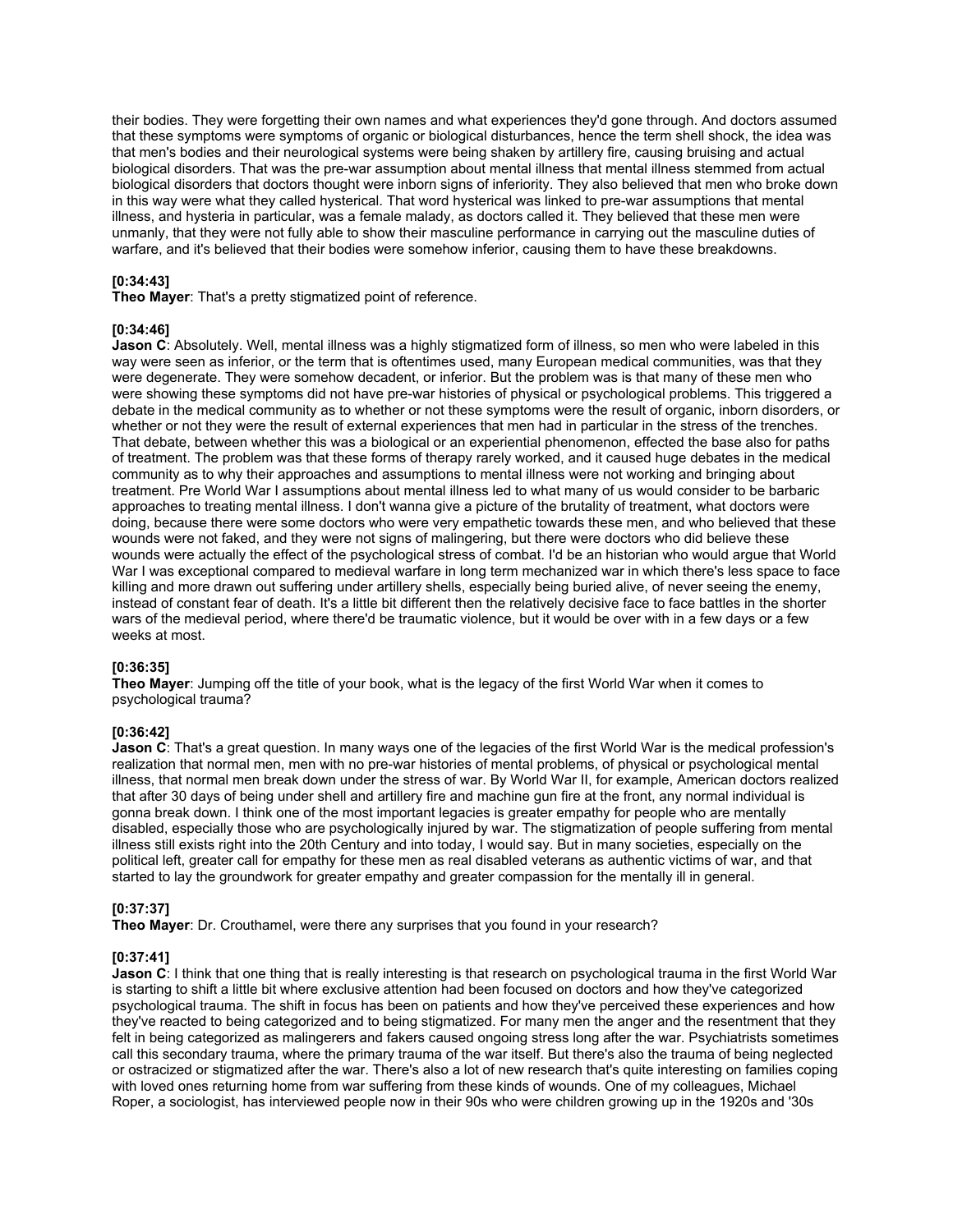who remember their fathers and their loved ones coming home from World War I, and on many cases internalized the wounds of their relatives, people who had been shell shocked in World War I, but who came home and inflicted domestic violence and bitterness and resentment on their families, and in many cases their families internalized this as kind of a secondary trauma. They internalized those wounds. Right after the war, at the Paris Peace Conference, the famous Versailles Treaty, men who suffered from facial wounds in World War I, these grotesque, horrifying physical wounds, were brought with the French delegation to sign the peace treaty, and they were brought in as symbols of what war does to human beings, and symbols to try to prevent war from ever happening again.

## **[0:39:16]**

**Theo Mayer**: Dr. Crauthamel is a professor of history at Grand Valley State University in Allendale, Michigan. Learn more about him and his numerous books by visiting the link in the podcast notes. We've also included links where you can learn more about PTSD and veterans' health. Welcome to our weekly feature, Speaking World War I, where we explore the words and phrases that are routed in the war. An onomatopoeia is defined as a word that phonetically imitates, resembles, or suggests the sound that it describes, like buzz and hiss. That leads us to our Speaking World War I words for this week. Whiz bang, crump, and dud. These onomatopoeia, each for a different munition, their nicknames reflecting the noise that they made as they soar through the air towards the trenches. Whiz bangs were small, fast moving shells. Crumps were high explosives. And duds, well, they were duds. Before the war, duds were clothes, and indeed we sometimes still use that meaning. But during the war, as munitions and artillery earned their nicknames for their sound and their appearance, the word dud referred to a shell that failed to explode, supposedly derived from the thud sound that the shell would make when it hit the ground. Shells could bury themselves feet deep into the soft, muddy earth of the western front if they failed to go off, and as many as one in three shells fired did not detonate. In the alone, an estimated 300 million projectiles from World War I were duds, and most of them have not yet been recovered. Dud. We hope they stay that way. And it's this week's word for Speaking World War I. We have links for you in the podcast notes. Now for World War I war tech. May is bike month, so as the saying goes, they rode into World War I on horses and came out riding tanks and planes. They were also riding a lot of bicycles. For the combination of speed and efficiency, there isn't much that can beat a modern bicycle. Experiments were carried out in the late 19th Century to determine the possible role of bicycles and cycling within the military, primarily because a soldier on a bike can carry more equipment and travel longer distances than a soldier marching. The US Army experimentally mounted infantry on bicycles in 1897, and had them complete a 1,900 mile journey across the plains in the Midwest. The Army's evaluation found that the bicycle lacked the ability to carry heavier weapons. It could not replace the horse's ability to carry heavier artillery broken down into pack loads. So for the US military, bicycle units were not promoted. However, despite not having a bike mounted infantry, the United States took a large number, perhaps over 20,000 bicycles, to Europe with the American Expeditionary Force, the AEF. The Signal Corps used bikes to deliver messenger pigeons to units and to monitor telephone and telegraph lines. By 1918, each unit had some 40 bikes at their disposal, mostly used to transmit messages. The military police also used bicycles, patrolling roads and managing traffic control stations behind the front. Many of the European military bike mounted groups wielded foldable bikes that they could carry on their bakes to cross more difficult terrain. The bikes even came in handy for a more modern use. They could be turned into man powered generators, bringing electricity to the trenches. Bikes did not however make or break military power during the war. They had many uses, but could not give an army an advantage the way tanks and planes and flame throwers and artillery could. Many of the proposed uses for bicycles - carrying machine guns, transporting the wounded, scouting the front lines - were actually impractical, given the realities of trench warfare. The bike at the front also proved an outlet for fun and distraction. Motorcycle and Bicycle Illustrated, a contemporary magazine, frequently reported on bike antics in the AEF. Their March 1919 issue reported that the first AEF bicycle race occurred on George Washington's birthday, February 22nd, 1919 in France. The winner was announced as Private , a Belgian immigrant and a former Belgian champion cyclist. Bicycles. This week's World War I war tech. Check out the link in the podcast notes to learn more and to see some really interesting images of bike mounted infantry in action. For articles and posts, here are some of the highlights from our weekly dispatch newsletter. Headline. The New Yorker magazine interviews Sabin Howard about the National World War I Memorial at Pershing Park in Washington, DC. The New Yorker magazine travels to Sabin Howard's Tribeca studio to see the sculptural maquette, and to get the inside story on the creative process for the National World War I Memorial at Pershing Park. Headline. Pennsylvania World War I symposium at US Army History and Education Center. Read about a recent World War I symposium in Pennsylvania, which the commission's volunteer coordinator, Betsy Anderson, attended. Headline. Proceedings due soon from Lafayette US Voila, an academic conference in Paris. The French Society of Cincinnati and the Sorbonne University organized an international history conference called Lafayette US Voila: The American Engagement in France, 1917-1918. Now, it was held back in November 2017 in Paris. The conference proceedings are soon to be published, and you can read more about them in this article. Headline. Fred Myers, our featured story of service. Read more about Fred Myers, a farmer from South Dakota, who served on the western front 100 years ago this month. Finally, our selection from our official online centennial merchandise store. This week, it's our canvas and leather tote. You can show your American pride while carrying this unique, made in the USA dark khaki tote. There's plenty of room for keys, wallets, tablets, and documents. Those are some of the headlines this week from the Dispatch Newsletter. Subscribe to the